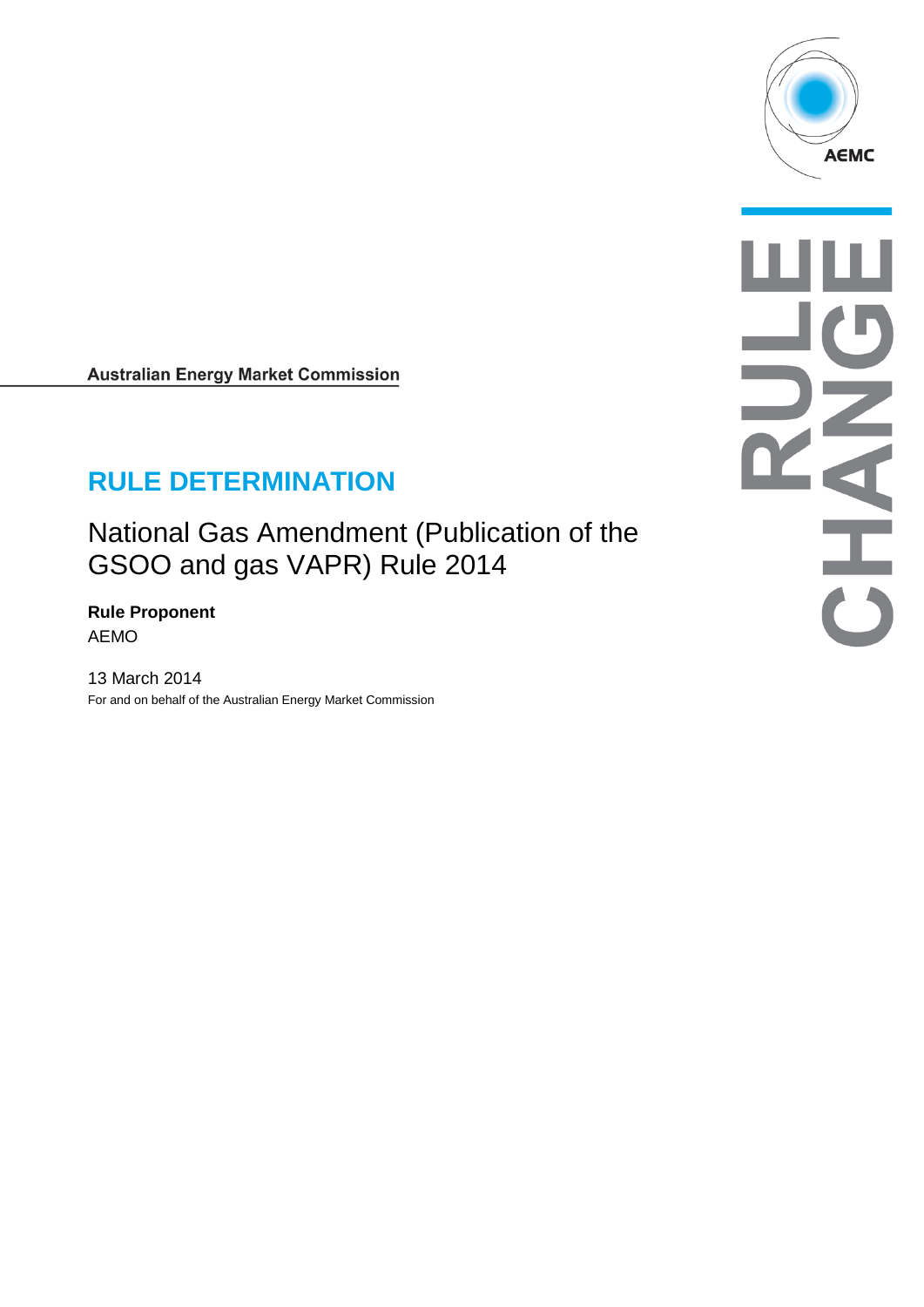#### **Inquiries**

Australian Energy Market Commission PO Box A2449 Sydney South NSW 1235

**E**: aemc@aemc.gov.au **T**: (02) 8296 7800 **F**: (02) 8296 7899

Reference: GRC0022

#### **Citation**

AEMC 2014, Publication of the GSOO and gas VAPR, Rule Determination, 13 March 2014, Sydney

#### **About the AEMC**

The Council of Australian Governments (COAG), through its then Ministerial Council on Energy (MCE), established the Australian Energy Market Commission (AEMC) in July 2005. In June 2011, COAG established the Standing Council on Energy and Resources (SCER) to replace the MCE. The AEMC has two main functions. We make and amend the national electricity, gas and energy retail rules, and we conduct independent reviews of the energy markets for the SCER.

This work is copyright. The Copyright Act 1968 permits fair dealing for study, research, news reporting, criticism and review. Selected passages, tables or diagrams may be reproduced for such purposes provided acknowledgement of the source is included.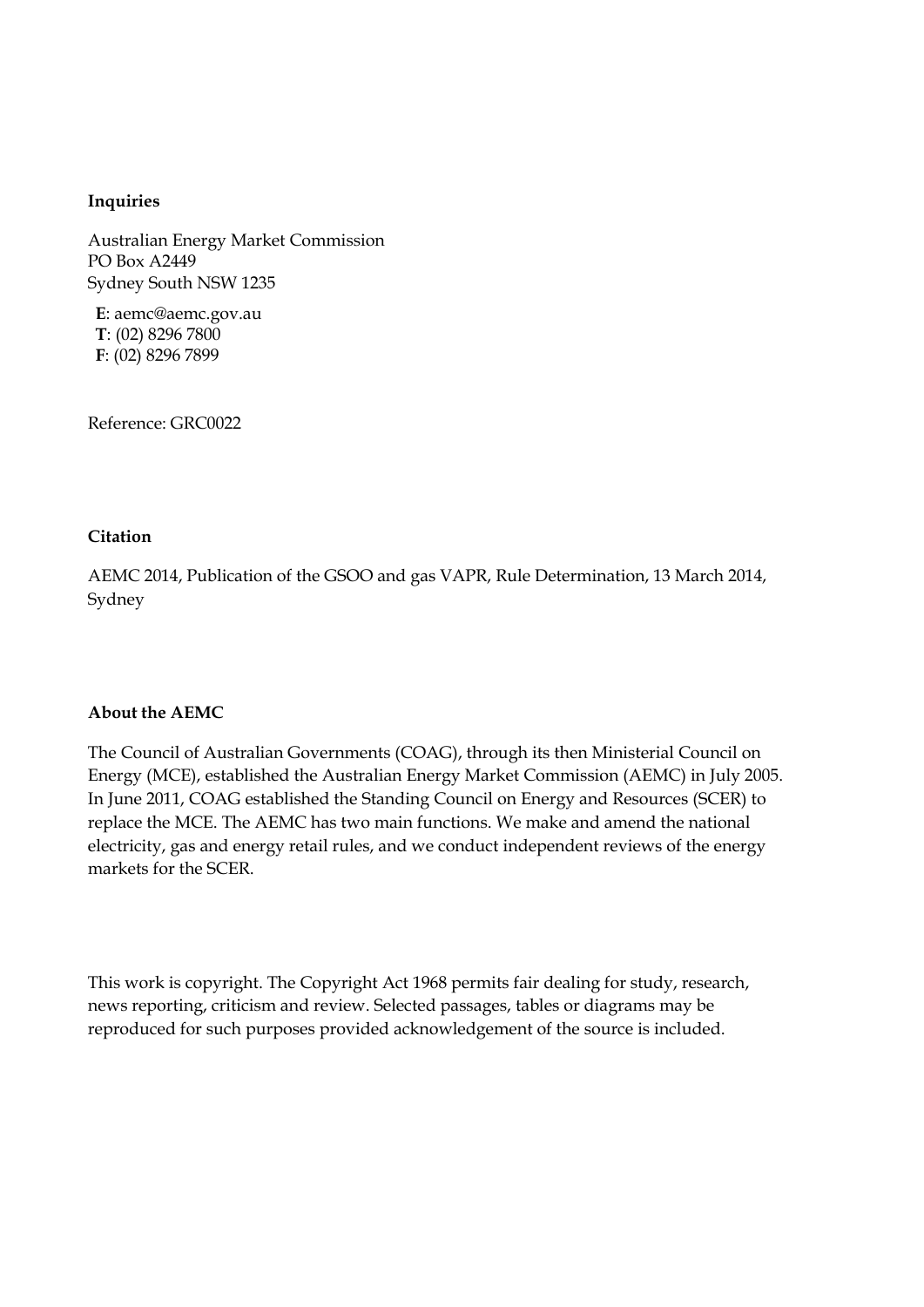## **Summary**

The Gas Statement of Opportunities (GSOO) and gas Victorian Annual Planning Report (VAPR) are gas planning documents published by the Australian Energy Market Operator (AEMO).

The Australian Energy Market Commission (AEMC) decided to make a rule that:

- changes the publication date of the GSOO from 31 December to 31 March and the gas VAPR from 30 November to 31 March. The AEMC considered that this would enhance the quality of information contained in these documents by allowing information from the most recent winter period to be considered; and
- reduces the publication frequency of the gas VAPR from an annual to a biennial publication cycle. The AEMC considered that this would be consistent with the level of use of the gas VAPR and would enhance AEMO's administrative efficiency.

The AEMC is satisfied that the rule would be likely to contribute to the achievement of the National Gas Objective (NGO).

This rule change request was assessed under an expedited rule making process as a non-controversial rule.

The rule has been published with this final rule determination and is to commence on 1 April 2014.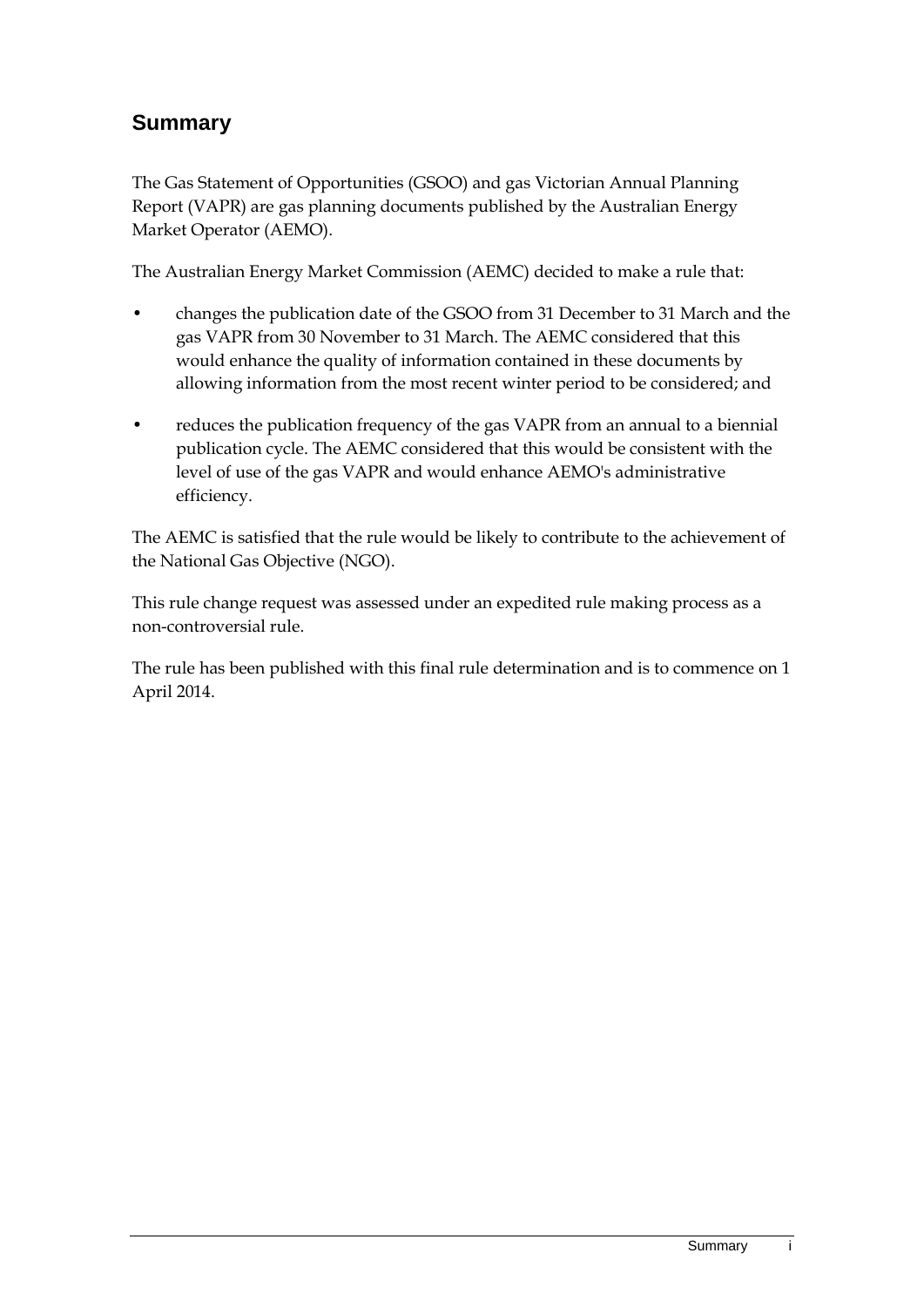## **Contents**

| $\mathbf{1}$   |     |  |  |  |
|----------------|-----|--|--|--|
|                | 1.1 |  |  |  |
|                | 1.2 |  |  |  |
|                | 1.3 |  |  |  |
|                | 1.4 |  |  |  |
|                | 1.5 |  |  |  |
| $\overline{2}$ |     |  |  |  |
|                | 2.1 |  |  |  |
|                | 2.2 |  |  |  |
|                | 2.3 |  |  |  |
|                | 2.4 |  |  |  |
|                | 2.5 |  |  |  |
| 3              |     |  |  |  |
|                | 3.1 |  |  |  |
|                | 3.2 |  |  |  |
|                | 3.3 |  |  |  |
| 4              |     |  |  |  |
|                | 4.1 |  |  |  |
|                | 4.2 |  |  |  |
|                | 4.3 |  |  |  |
|                |     |  |  |  |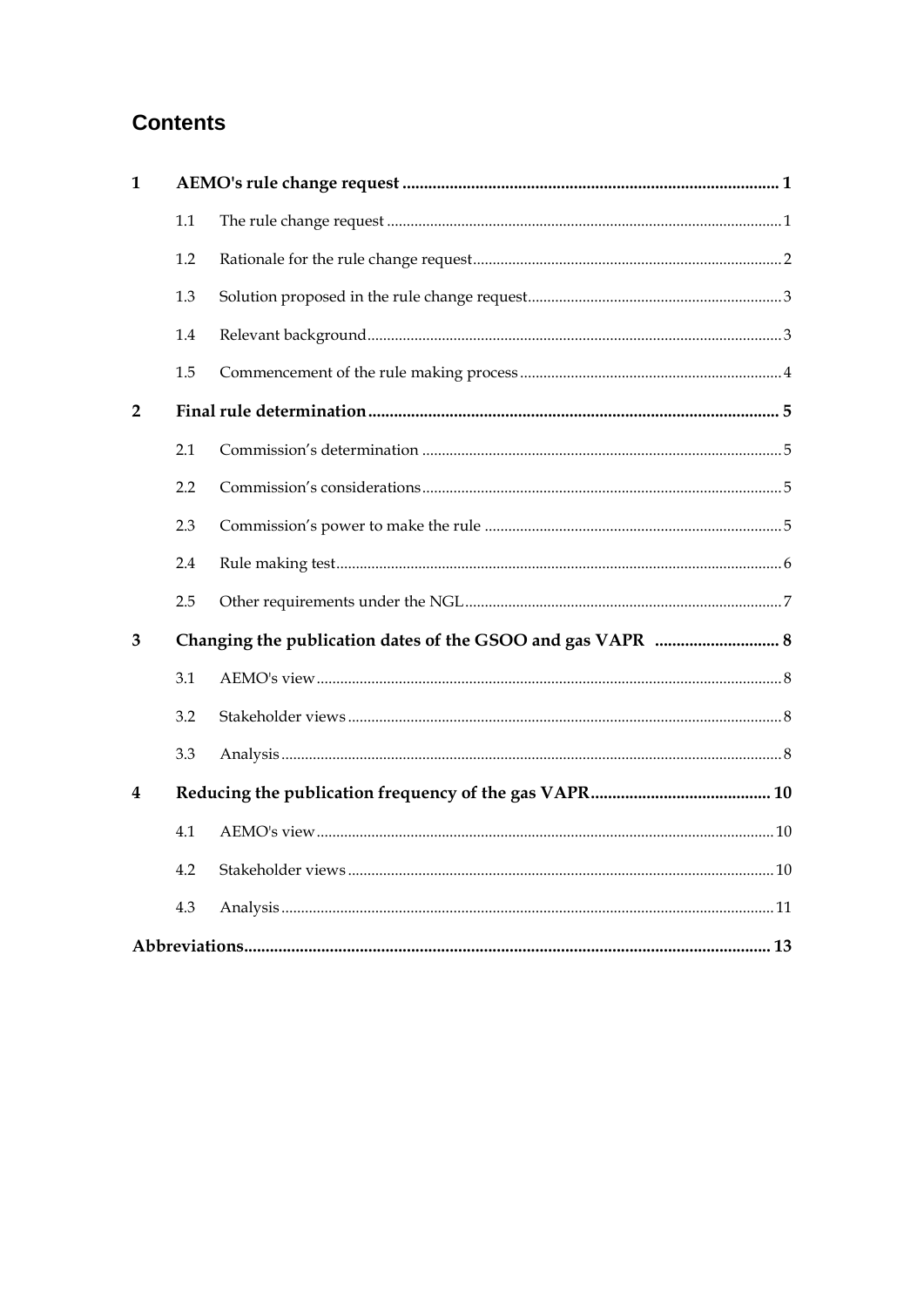### <span id="page-4-0"></span>**1 AEMO's rule change request**

#### <span id="page-4-1"></span>**1.1 The rule change request**

On 2 October 2013, the Australian Energy Market Operator (AEMO) made a request to the Australian Energy Market Commission (Commission) to make a rule regarding the timing of the publication of the Gas Statement of Opportunities (GSOO)and gas Victorian Annual Planning Report (VAPR) - gas planning documents published by AEMO.

#### **1.1.1 GSOO**

The GSOO provides information on the gas markets in east and south eastern Australia and excludes the Northern Territory and Western Australia.[1](#page-4-2)The GSOO is published annually by 31 December.[2](#page-4-3)

The GSOO provides information on both the supply and demand side of the gas market. The content of the GSOO includes:<sup>[3](#page-4-4)</sup>

- natural gas reserves;
- capacity of, and constraints on, gas production, storage facilities and transmission networks;
- committed and proposed transmission pipelines and storage facilities; and
- projected demand for natural gas, including annual and peak day forecasts.

The information must cover a forward outlook of 10 years. In addition, it can provide a 20 year forward outlook in relation to forecasts of reserves and annual demand.<sup>[4](#page-4-5)</sup>

#### **1.1.2 Gas VAPR**

The gas VAPR provides information about the Victorian Declared Wholesale Gas Market (DWGM) and, more specifically, the Declared Transmission System. Over at least a 5 year outlook, the gas VAPR (and supplementary documents) provides information about both the supply and demand side of the DWGM including:

- monthly based peak daily and hourly demand under severe weather conditions;
- total annual demand with and without gas powered generation;

<span id="page-4-2"></span><sup>1</sup> Rule 135KA of the National Gas Rules (NGR).

<span id="page-4-3"></span><sup>2</sup> Rule 135KC of the NGR.

<span id="page-4-4"></span><sup>3</sup> Rule 135KB of the NGR.

<span id="page-4-5"></span><sup>4</sup> Rule 135KB(2) of the NGR.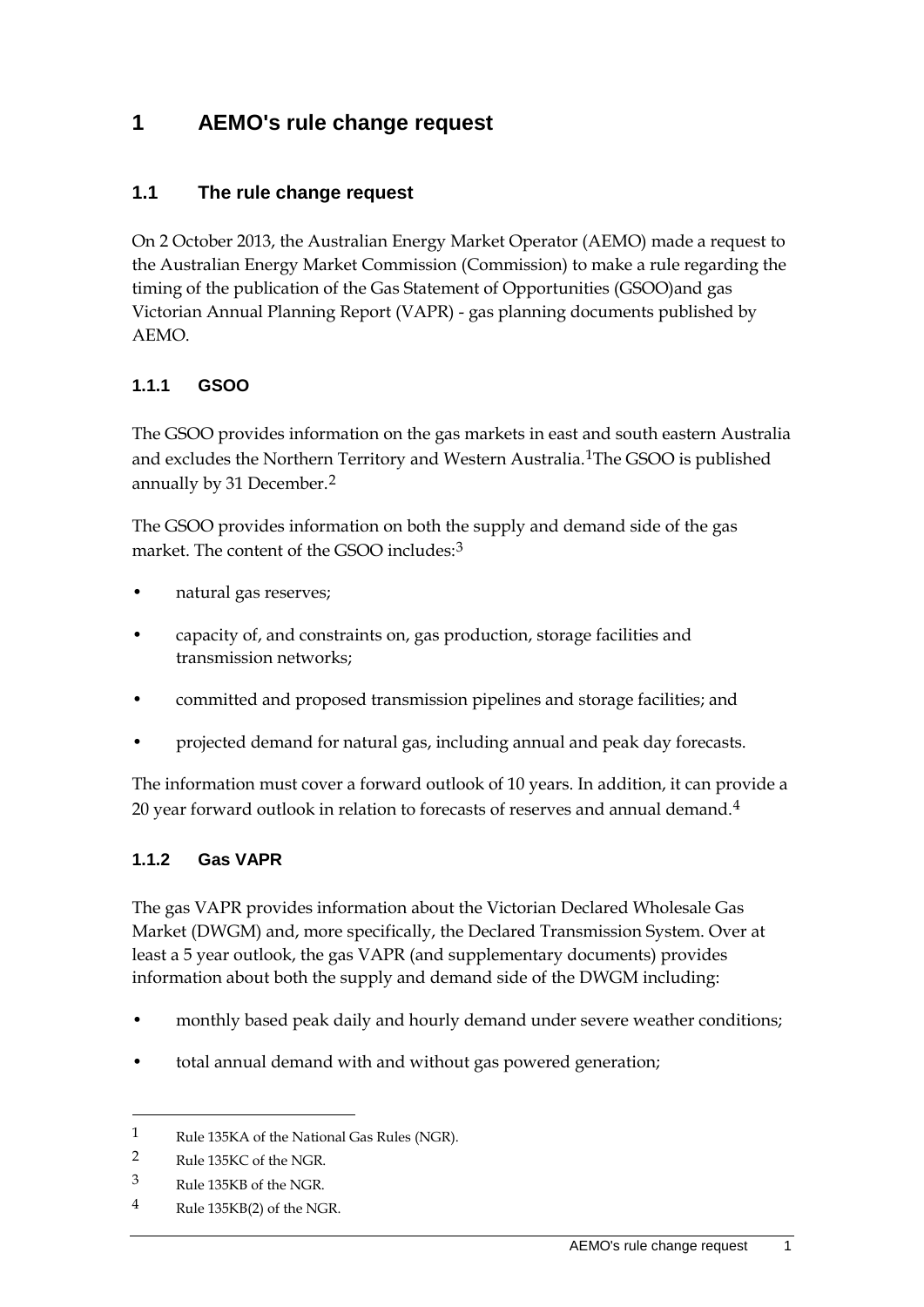- available and prospective gas supply and source of that supply;
- expansions and extensions of the declared transmission system;
- declared transmission capacity for the system as a whole and for major pipelines;
- range of acceptable pipeline pressures;
- storage capacity; and
- mismatches between supply, demand and capacity.

The requirement to publish the gas VAPR is in the NGR, which stipulates that AEMO must conduct an 'annual planning review' of the Victorian gas market by 30 November of each year.<sup>[5](#page-5-1)</sup> In previous years, AEMO has met this requirement through the collective publication of a range of documents.[6](#page-5-2) However, in 2013, AEMO's reporting on Victoria's DWGM was separated from reporting on Victoria's electricity market. In addition, all the documents relating to gas were consolidated in a single publication the Victorian Gas Planning Report - published on 12 December 2013.[7](#page-5-3)

The requirement to publish a gas VAPR was previously a function carried out by the Victorian Energy Networks Corporation (VENCorp) until this function was subsumed by AEMO from 1 July 2009. An Annual Planning Report (APR) that covers both electricity and gas is unique to Victoria; only electricity APRs are published in other states.

### <span id="page-5-0"></span>**1.2 Rationale for the rule change request**

AEMO considered that the current publication dates of the GSOO and gas VAPR:<sup>[8](#page-5-4)</sup>

- do not allow for sufficient time to include the latest winter demand data;
- do not allow for sufficient time for stakeholder input into the development of these documents; and
- contain a degree of duplication and require consistency of messaging between the documents.

Also, AEMO considered that the gas VAPR does not need to be published on an annual basis. AEMO considered that:[9](#page-5-5)

<span id="page-5-1"></span><sup>5</sup> Rule 323 of the NGR.

<span id="page-5-2"></span><sup>6</sup> For an overview, please refer to the Commission's Consultation Paper available at www.aemc.gov.au.

<span id="page-5-3"></span><sup>7</sup> Available at www.aemo.com.au.

<span id="page-5-4"></span><sup>8</sup> AEMO rule change request, p. 3. Available at www.aemc.gov.au.

<span id="page-5-5"></span><sup>9</sup> AEMO rule change request, p. 3; AEMO rule change request -supplementary information, pp.1-2. Available at www.aemc.gov.au.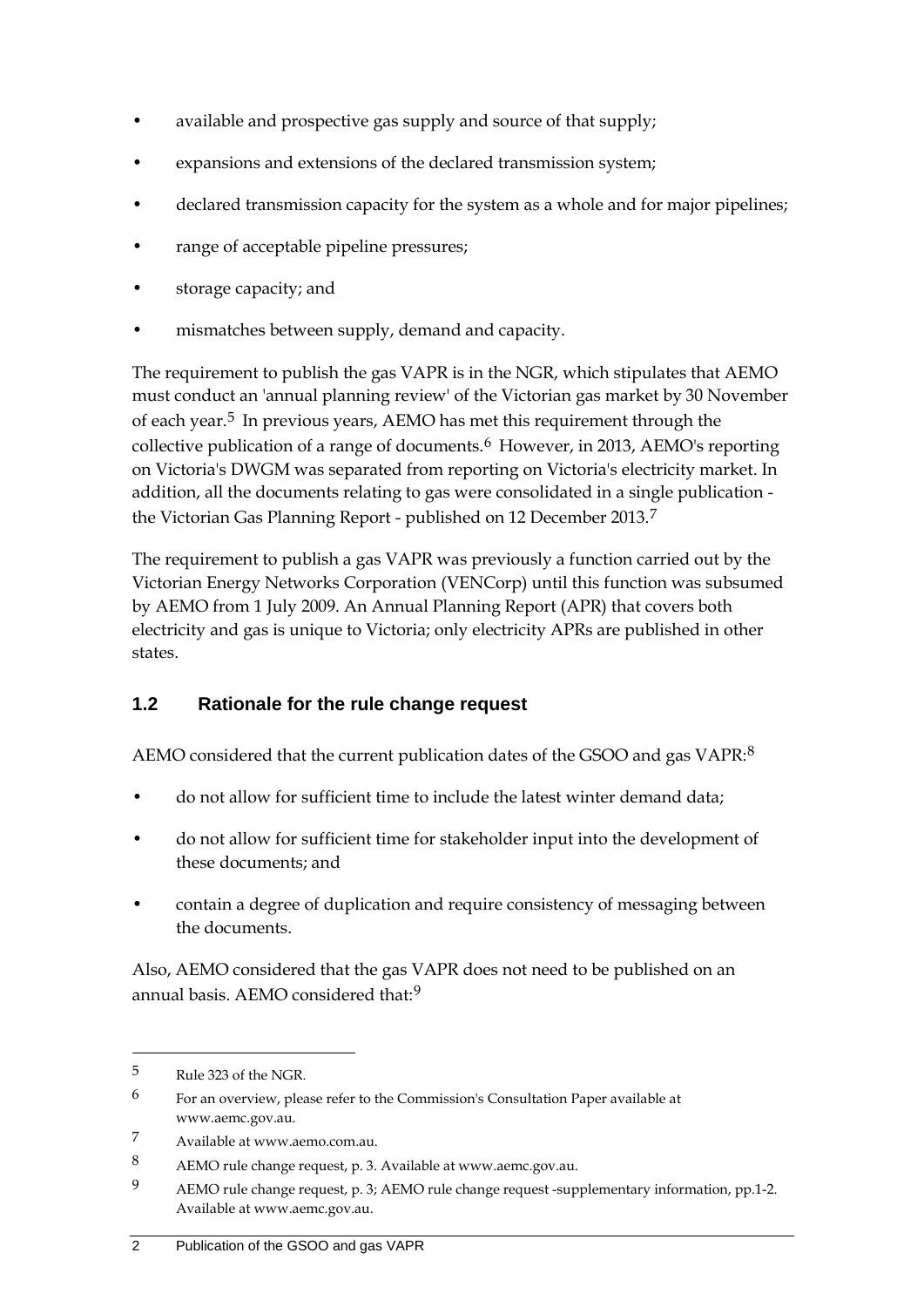- the Victorian gas market has relatively stable gas demand projections in the medium term;
- the Victorian gas market has spare system capacity and an already proposed augmentation plan over the medium term; and
- the lead times for gas infrastructure projects would be better aligned with a biennial publication cycle.

#### <span id="page-6-0"></span>**1.3 Solution proposed in the rule change request**

To resolve the issues referred to above, AEMO proposed a rule that seeks to:

- change the publication date of the GSOO from 31 December to 31 March and change the publication date of the gas VAPR from 30 November to 31 March. This would align the publication dates of both gas planning documents to 31 March of a given year; and
- change the publication frequency of the gas VAPR to once every two years.

#### <span id="page-6-1"></span>**1.4 Relevant background**

AEMO developed this rule change request following an internal review of its planning documents.<sup>[10](#page-6-2)</sup> AEMO then consulted with industry through its Short Term Trading Market (STTM) consultative forum and its DWGM consultative forum and found that there were no objections to this rule change request.<sup>[11](#page-6-3)</sup>

#### **1.4.1 Victorian gas market taskforce**

In November 2013, the role of gas planning documents in the Victorian gas market was highlighted by the Victorian Government's release of the final report prepared by the Victorian Gas Market Taskforce chaired by Peter Reith.[12](#page-6-4) The Victorian Gas Market Taskforce was established in December 2012 to provide policy options to the Victorian Government on improving the operation and efficiency of the eastern Australian gas market, suggest ways of enhancing market transparency and transmission capability, and to increase gas supply to meet rising demand at competitive prices.

The Victorian Gas Market Taskforce provided a range of recommendations to enhance upstream and downstream aspects of the gas supply chain. Of relevance to this rule change request, it recommended that to improve certainty and accessibility of gas supply information, the Standing Council on Energy and Resources (SCER) should

<span id="page-6-2"></span><sup>10</sup> AEMO rule change request, p. 1.

<span id="page-6-3"></span><sup>11</sup> AEMO consulted with the Gas Wholesale Consultative Forum on 11 June 2013 and 13 August 2013. AEMO consulted with the Short Term Trading Market Consultative Forum on 9 July 2013. See AEMO rule change request, pp. 8-9.

<span id="page-6-4"></span><sup>12</sup> Victorian Gas Market Taskforce final report available at http://www.energyandresources.vic.gov.au/about-us/publications/Gas-Market-Taskforce-report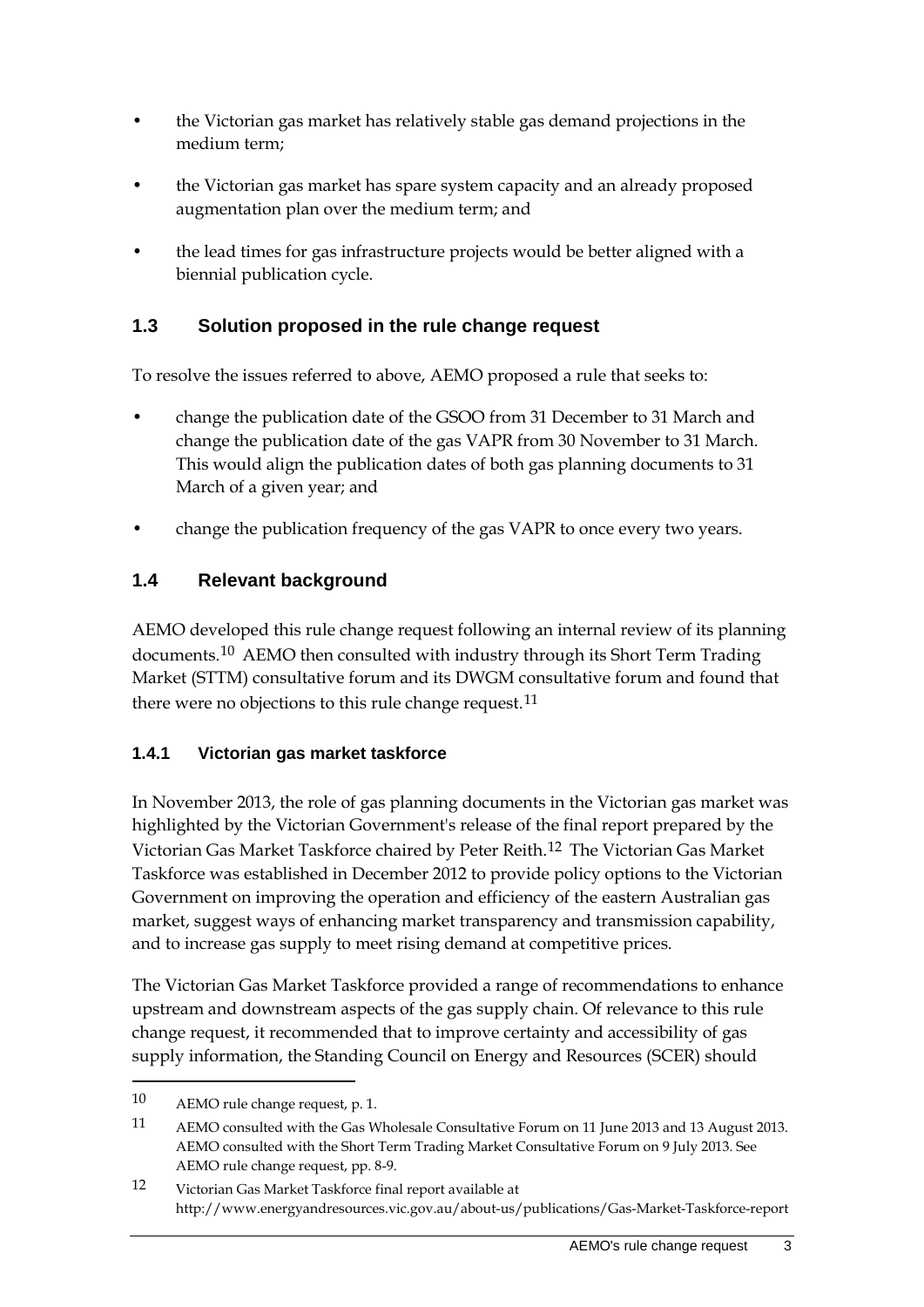initiate a comprehensive annual forecast for the Australian gas industry incorporating reserves, gas supply, industrial and residential customer demand and supply and transportation asset capacity.[13](#page-7-1) This would build on the existing GSOO.

#### <span id="page-7-0"></span>**1.5 Commencement of the rule making process**

On 30 January 2014, the Commission published a notice under section 303 of the National Gas Law (NGL) advising of the commencement of the rule making process with respect to the rule change request. A consultation paper identifying specific issues and questions for consultation was also published with the rule change request.<sup>[14](#page-7-2)</sup> Submissions closed on 27 February 2014.

The Commission received 2 submissions on the rule change request. They are available on the AEMC website.[15](#page-7-3)

The Commission considered that the rule change request related to a non-controversial rule as it was unlikely to have a significant effect on a market for gas or the regulation of a pipeline service. This is because the proposed rule is unlikely to have a direct and material financial effect on market participants and it would not materially affect the behaviour and risks faced by market participants.[16](#page-7-4)

The Commission notified that it would consider this rule change request as a non-controversial rule for assessment under an expedited rule making process unless the Commission received any written objections. Written objections were due by 13 February 2014 and no objections were received. Accordingly, the Commission considered this rule change request under an expedited rule making process.

<span id="page-7-1"></span><sup>13</sup> Recommendation 10 of the Victorian Gas Market Taskforce final report.

<span id="page-7-2"></span><sup>14</sup> Available at www.aemc.gov.au.

<span id="page-7-3"></span><sup>15</sup> Available at www.aemc.gov.au.

<span id="page-7-4"></span><sup>16</sup> Please refer to section 3.6.3 of the AEMC's Consultation Paper on this rule change request available at www.aemc.gov.au.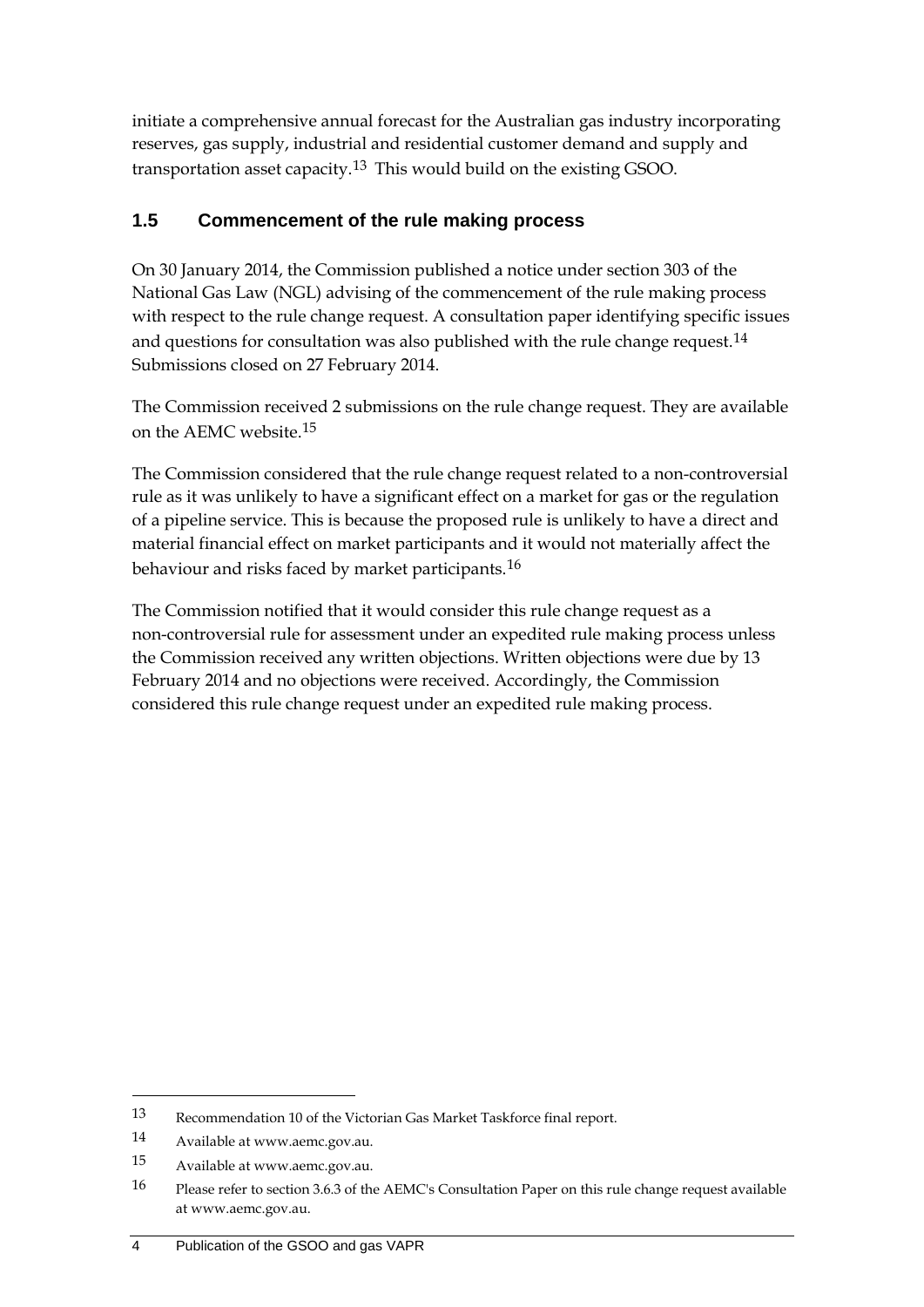### <span id="page-8-0"></span>**2 Final rule determination**

#### <span id="page-8-1"></span>**2.1 Commission's determination**

In accordance with section 311 of the NGL, the Commission has made this final rule determination in relation to the rule proposed by AEMO. In accordance with sections 297 and 313 of the NGL, the Commission has determined to make the rule proposed by AEMO subject to some consequential amendments.<sup>[17](#page-8-4)</sup>

The Commission's reasons for making this final rule determination are set out below.

The *National Gas Amendment (Publication of the GSOO and gas VAPR) rule 2014 No [1]* (final rule) is published with this final rule determination. The final rule commences on 1 April 2014. The key features of the final rule are described section 3.3 and 4.3 below.

#### <span id="page-8-2"></span>**2.2 Commission's considerations**

In assessing the rule change request, the Commission considered:

- the Commission's powers under the NGL to make the rule;
- the rule change request;

-

- submissions received during consultation;
- other information relevant to the rule change request; and
- the Commission's analysis as to the ways in which the proposed rule will, or is likely to, contribute to the achievement of the National Gas Objective (NGO).

There are no relevant Ministerial Council on Energy (MCE) statements of policy principles relating to this rule change request.<sup>[18](#page-8-5)</sup>

#### <span id="page-8-3"></span>**2.3 Commission's power to make the rule**

The Commission is satisfied that the final rule falls within the subject matter about which the Commission may make rules, as set out in section 74 of the NGL. Specifically, it relates to:

• the collection, use, disclosure, copying, recording, management and publication of information in relation to natural gas services (section  $74(1)(a)(iii)$  of the NGL); and

<span id="page-8-4"></span><sup>17</sup> These consequential amendments relate to the publication date of the GSOO. Please refer to section 3.3 of this final rule determination.

<span id="page-8-5"></span><sup>18</sup> Under section 73 of the NGL, the AEMC must have regard to any relevant MCE statement of policy principles in making a rule.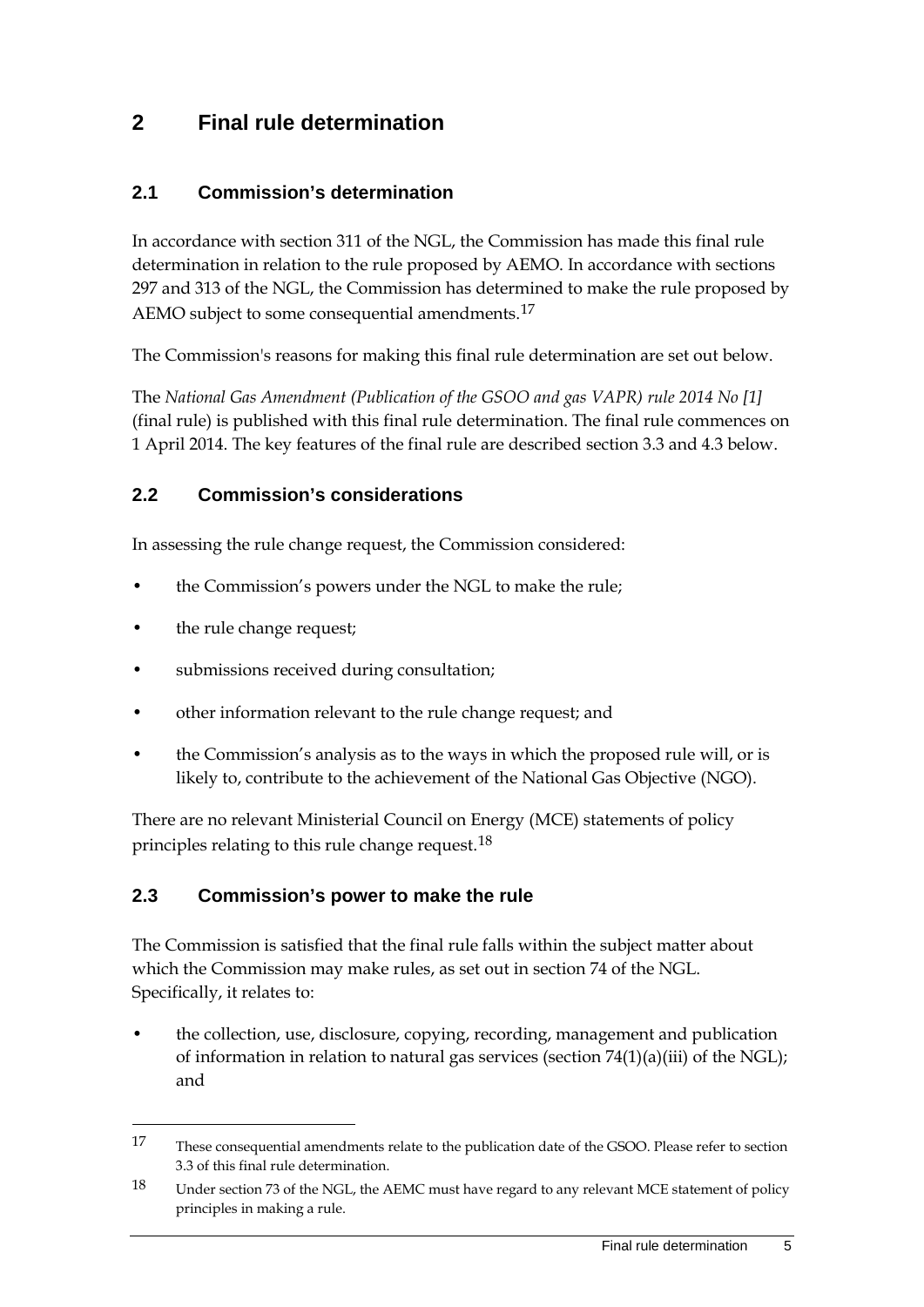• AEMO's declared system functions and the operation of a declared wholesale gas market (section  $74(1)(a)(v)$  of the NGL).

Further, under Schedule 1 to the NGL, the Commission may make rules with respect to:

- AEMO's functions, powers and duties, and the duties and obligations of Registered participants, exempted participants and others, in regard to the operation of a declared transmission system or a regulated gas market (Item 55D of Schedule 1 to the NGL); and
- the matters to be dealt with in the gas statement of opportunities and the obligations of AEMO and other persons in regard to its preparation, review, revision and publication (Item 55J of Schedule 1 to the NGL).

### <span id="page-9-0"></span>**2.4 Rule making test**

Under section 291(1) of the NGL the Commission may only make a rule if it is satisfied that the rule will, or is likely to, contribute to the achievement of the NGO. This is the decision making framework that the Commission must apply.

The NGO is set out in section 23 of the NGL as follows:

"The objective of this Law is to promote efficient investment in, and efficient operation and use of, natural gas services for the long term interests of consumers of natural gas with respect to price, quality, safety, reliability and security of supply of natural gas."

The Commission considered that the aspects of the NGO relevant to this rule change request are the promotion of efficient investment in, and use of, natural gas services for the long term interests of consumers of natural gas with respect to the price of natural gas and the reliability and security of gas supply.<sup>[19](#page-9-1)</sup>

Based on the NGO, the Commission developed the following principles to assess the rule change request:

- Economic efficiency whether the proposed rule would change the quality of information provided to participants such that it affects the efficiency of participants' decisions.
- Reliability and security whether the proposed rule would change the quality of information such that it affects the reliability and security of the gas system.
- Administrative effectiveness and transparency whether the proposed rule would enhance the use of AEMO's resources in preparing these reports for the

<span id="page-9-1"></span><sup>19</sup> Under section 291(2), for the purposes of section 291(1) of the NGL, the AEMC may give such weight to any aspect of the NGO as it considers appropriate in all the circumstances, having regard to any relevant MCE statement of policy principles.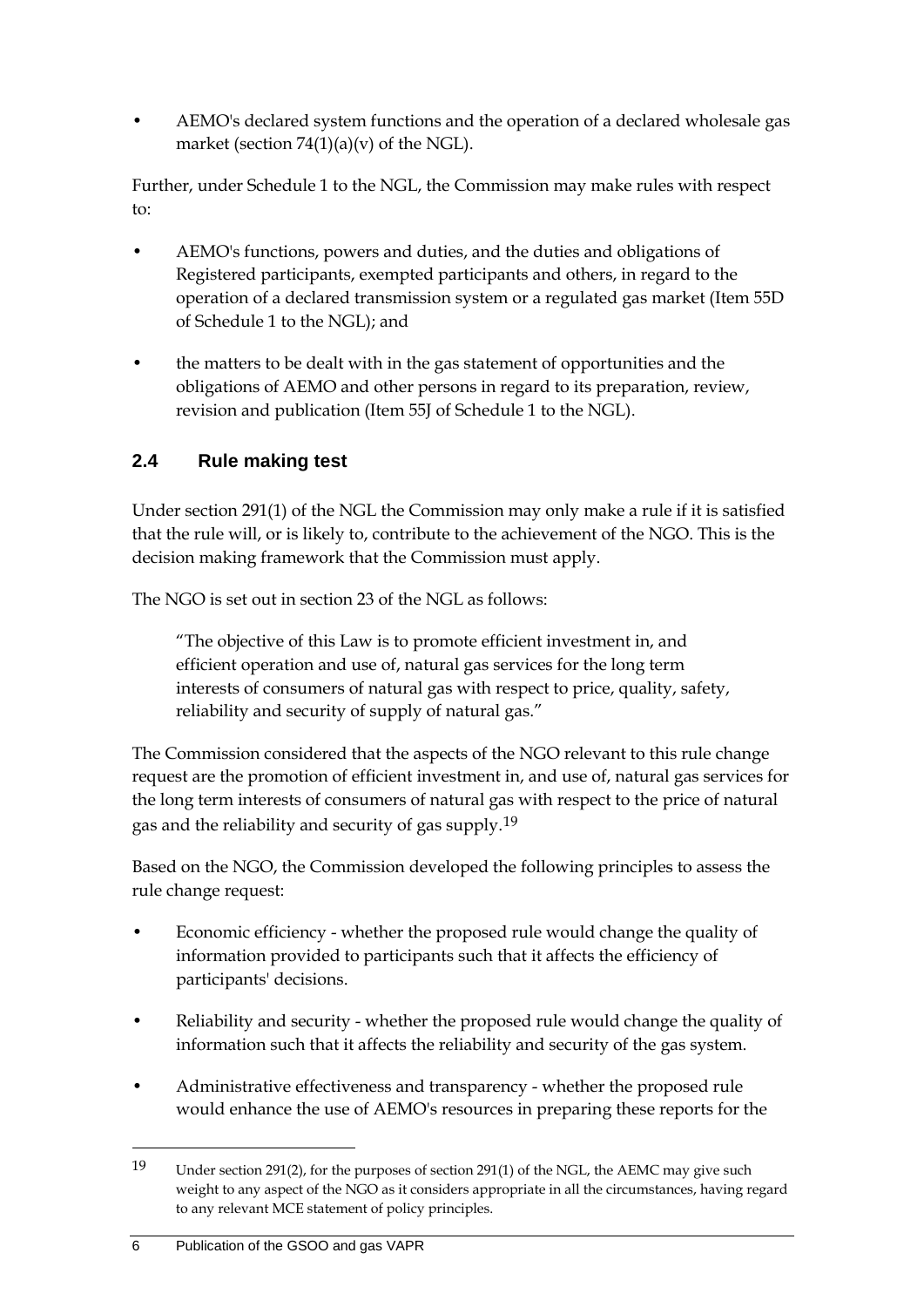long term benefit of consumers and whether the proposed rule would affect the transparency of gas planning information to the market.

The Commission is satisfied that the final rule will, or is likely to, contribute to the achievement of the NGO because:

- changing and aligning the publication date of the GSOO and gas VAPR would improve the quality of these documents by allowing for more time to include the latest winter demand data and stakeholder input and increase the consistency between the documents. This should result in a more useful information resource for industry, jurisdictional governments, regulatory institutions, consumers and other interested parties; and
- reducing the publication frequency of the gas VAPR to a biennial publication cycle would be consistent with the level of use of this document by industry and, in addition, would enhance AEMO's administrative efficiency.

#### <span id="page-10-0"></span>**2.5 Other requirements under the NGL**

Under section 295(4) of the NGL the Commission may only make a rule that has effect with respect to an adoptive jurisdiction if it is satisfied that the proposed rule is compatible with the proper performance of AEMO's declared system functions. AEMO proposed the rule change request and has advised that it considers the final rule to be consistent with the performance of its declared system functions in relation to the declared transmission system.

The final rule does not amend any rules that are currently classified as civil penalty provisions or conduct provisions under the NGL or Regulations. The Commission does not propose to recommend to the SCER that any of the amendments in the final rule be classified as civil penalty provisions.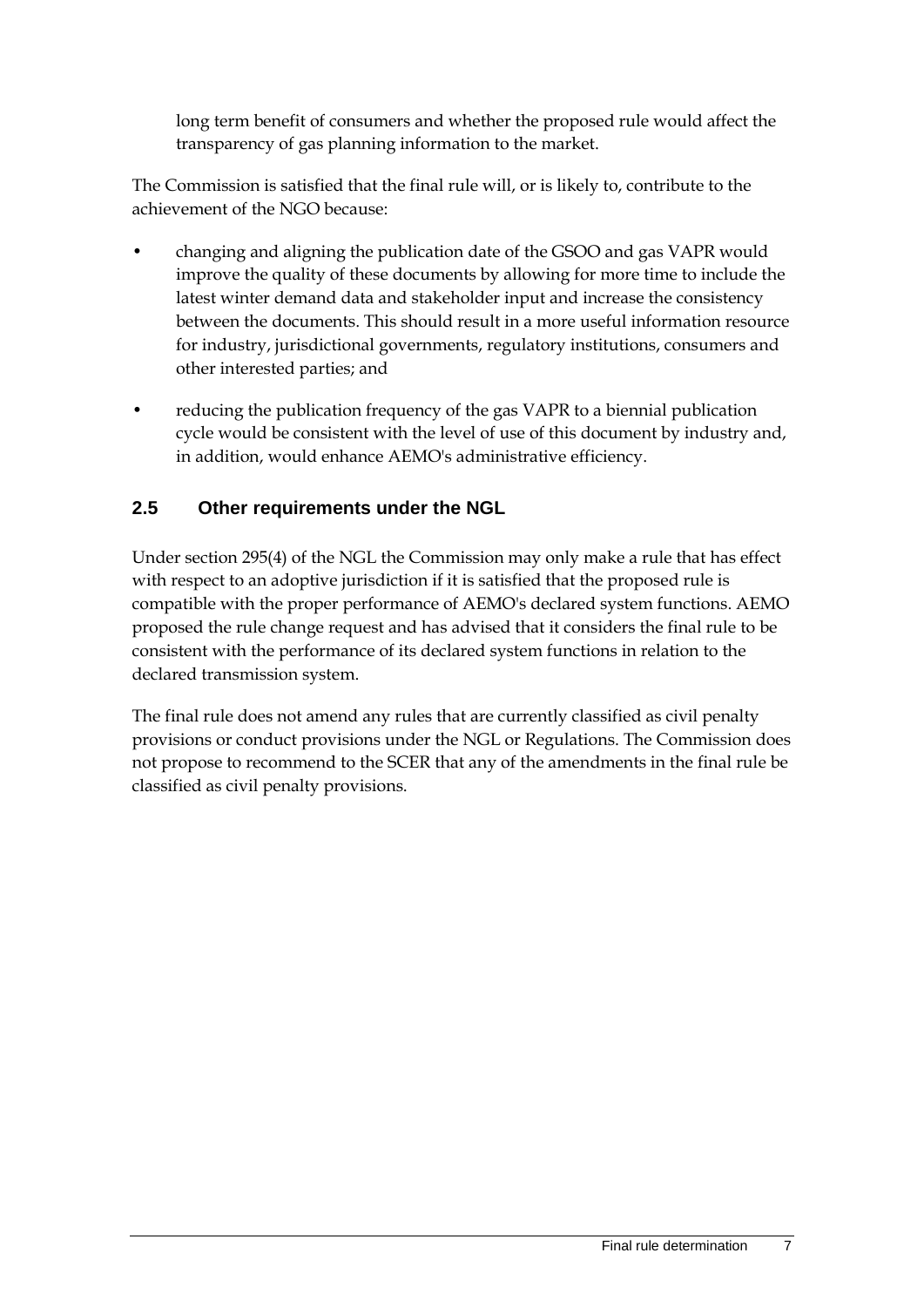### <span id="page-11-0"></span>**3 Changing the publication dates of the GSOO and gas VAPR**

#### <span id="page-11-1"></span>**3.1 AEMO's view**

AEMO proposed to change the publication dates of the GSOO and gas VAPR so that both documents are published on 31 March of a given year. AEMO's rationale for this change is that it would:[20](#page-11-4)

- improve the quality of information by allowing AEMO more time to include the most recent winter data in its analysis;
- allow for more time for stakeholder input in the development of these documents; and
- reduce duplication and improve consistency of messaging between the GSOO and gas VAPR.

#### <span id="page-11-2"></span>**3.2 Stakeholder views**

APA Group expressed their support for AEMO's proposed change to the publication dates of the GSOO and gas VAPR to 31 March.<sup>[21](#page-11-5)</sup>

Lumo Energy generally supported AEMO's proposed change but considered that the timing of the rule change may not be appropriate given anticipated changes to gas flows and capacity resulting from LNG projects being developed in Queensland.[22](#page-11-6) Lumo Energy drew attention to AEMO's 'gas market resilience programme' and noted a possible impact of LNG projects on the operation and effectiveness of AEMO's gas market services, such as the GSOO.[23](#page-11-7)

### <span id="page-11-3"></span>**3.3 Analysis**

-

The Commission considered that there is merit in changing the publication date to allow for more time to include the most recent winter demand data, more time for stakeholder input and to increase consistency between these gas planning documents. It is important to include the most recent winter data because this is typically the period exhibiting the peak demand for gas. Also, allowing time for stakeholder input in the development of the documents and improving consistency is likely to enhance the value of these documents. The Commission considered that the result of these changes would be likely to provide higher quality information to stakeholders. This

<span id="page-11-4"></span><sup>20</sup> AEMO rule change request, p. 2.

<span id="page-11-5"></span><sup>21</sup> APA Group, submission on consultation paper, p. 1.

<span id="page-11-6"></span><sup>22</sup> Lumo Energy, submission on consultation paper, p.1.

<span id="page-11-7"></span><sup>23</sup> Lumo Energy, submission on consultation paper, p. 1.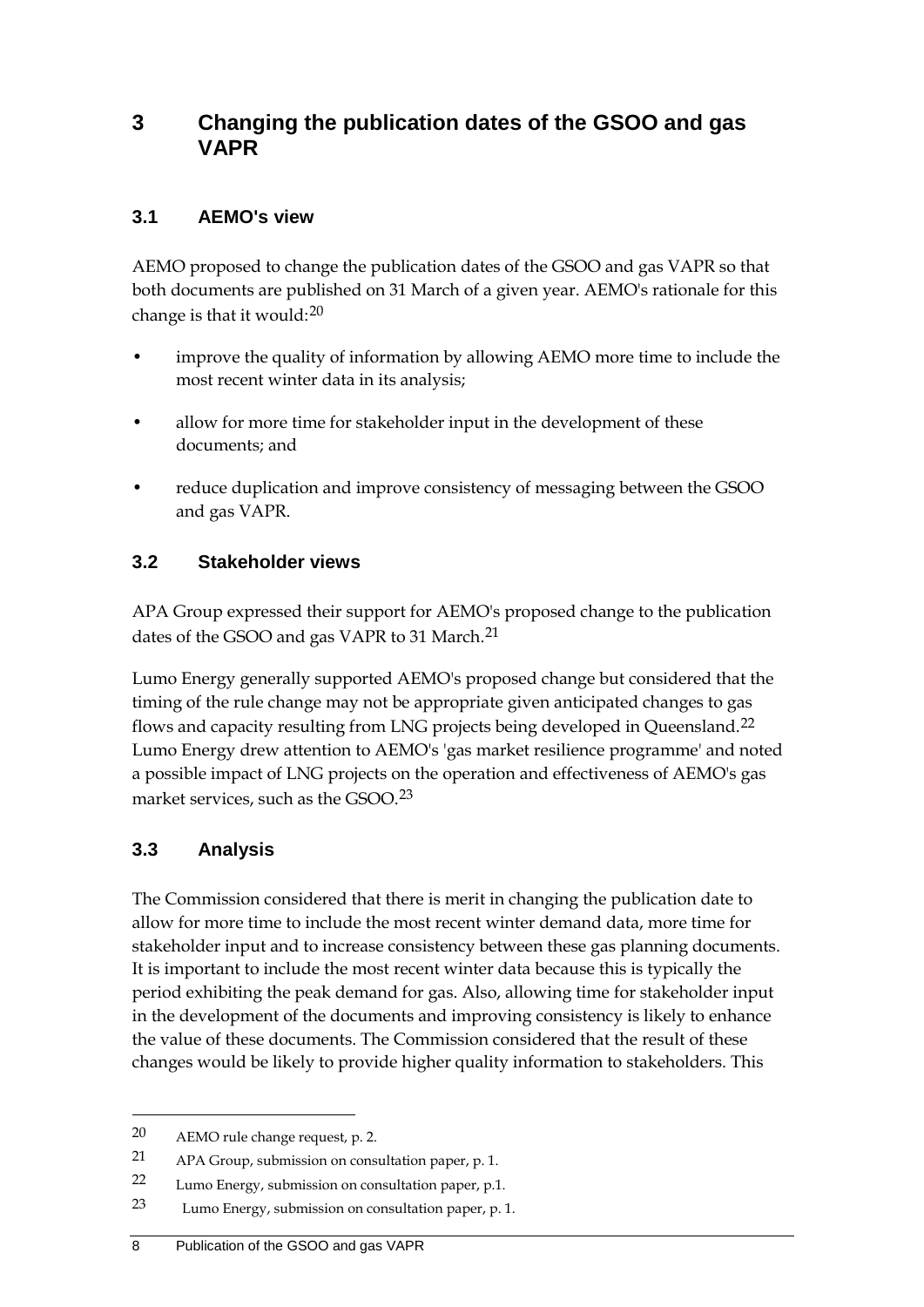view was supported by industry stakeholders in AEMO's consultative forums and in submissions received on the consultation paper.<sup>[24](#page-12-0)</sup>

Lumo Energy supported a change in the timing but raised an issue regarding the potential impact of LNG projects on the GSOO as part of AEMO's gas market resilience programme.[25](#page-12-1) However, AEMO's gas market resilience programme does not relate to the timing of the GSOO's publication; rather any changes that may result from that programme would relate to the content of the GSOO. Any changes to the content of the GSOO would be covered by a separate process and are not within the scope of this rule change. Therefore, the Commission considered that this issue is not a reason for delaying the proposed change to the publication date of the GSOO.

Changing the publication date of the GSOO and gas VAPR to the 31 March of a given year would enhance the quality of information contained in these gas planning documents, which would likely facilitate the making of efficient decisions by users of these documents.

Accordingly, the Commission has drafted the final rule - in rules 135KC and 323 of the NGR - to change the publication dates of the GSOO and gas VAPR to 31 March.

The Commission also made two consequential amendments - in rule 135KB and 135KD of the NGR - to reflect the change in the publication date of the GSOO to 31 March. These two consequential amendments are explained respectively below.

Firstly, a consequential amendment was made to rule 135KB of the NGR by clarifying that the GSOO would apply for the 10 year period commencing in the year the GSOO was published.

Secondly, a consequential amendment was made to rule 135KD of the NGR. Currently, rule 135KD requires AEMO to publish a supplement to the GSOO if it receives new information 'before the last quarter of a calendar year', which aligns with the current requirement to publish by 31 December each year. However, the reference to 'before the last quarter of a calendar year' would no longer be appropriate because the GSOO will now be published on 31 March each year. Consequently, rule 135KD of the NGR was amended by omitting the reference to 'before the last quarter of a calendar year'. Also, the drafting of amended rule 135KD of the NGR is consistent with the drafting of rule 323(5) of the NGR, which requires AEMO to update the gas VAPR if it becomes aware of new material information.

<span id="page-12-0"></span><sup>24</sup> AEMO rule change request, pp. 8-9. Also the minutes of these fora are available at www.aemo.com.au. Refer to section 3.2 of this final rule determination for a summary of points made in submissions on the consultation paper.

<span id="page-12-1"></span><sup>25</sup> Lumo Energy, submission on consultation paper, p. 1.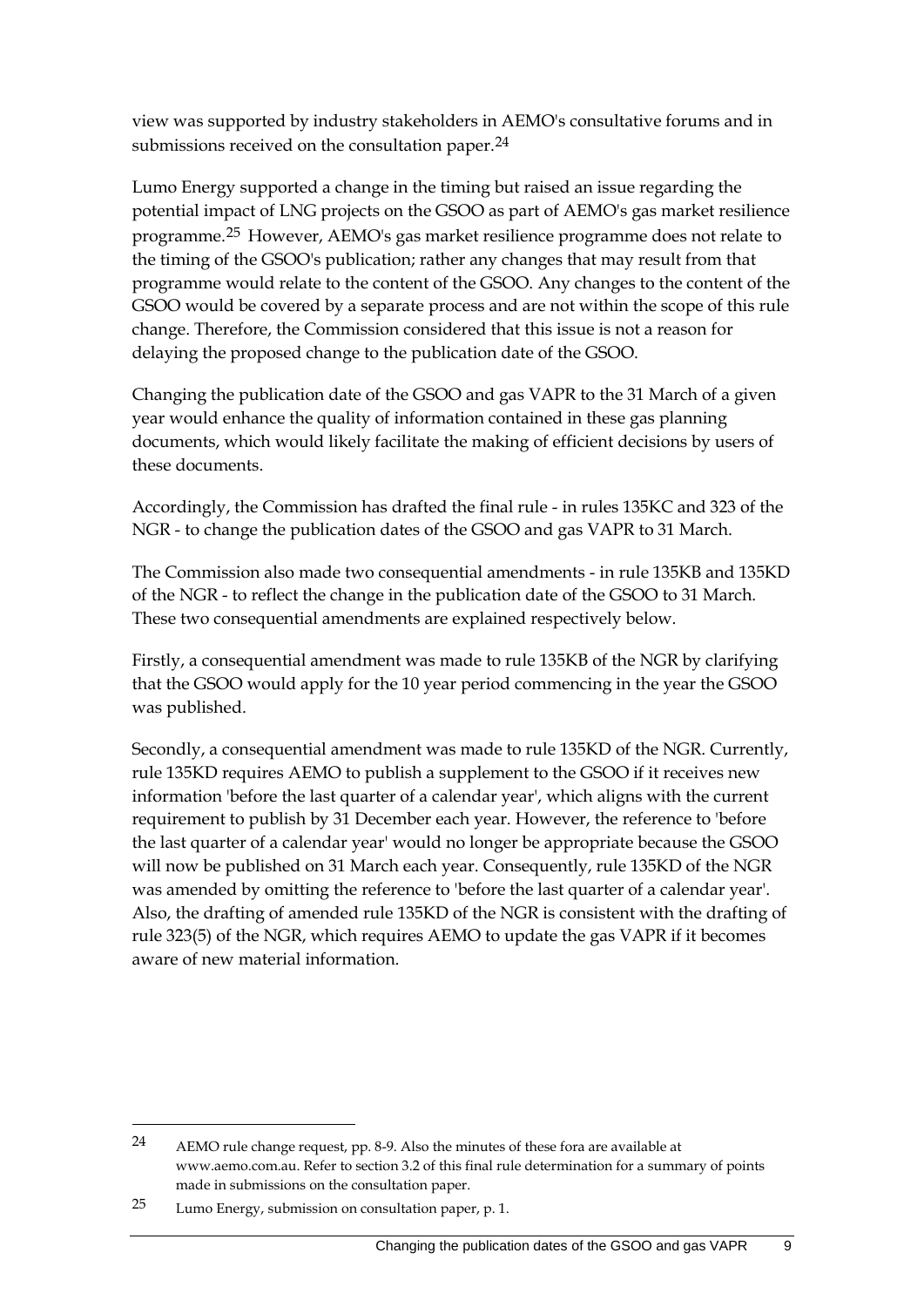## <span id="page-13-0"></span>**4 Reducing the publication frequency of the gas VAPR**

#### <span id="page-13-1"></span>**4.1 AEMO's view**

AEMO proposed to reduce the publication frequency of the gas VAPR from an annual to a biennial publication cycle.

AEMO's rationale for changing the publication of the gas VAPR from an annual to a biennial cycle is that:[26](#page-13-3)

- the Victorian gas market has relatively stable gas demand projections in the medium term;
- the Victorian gas market has spare system capacity and an already proposed augmentation plan over the medium term; and
- the lead times for gas infrastructure projects indicate that a biennial publication cycle would be more appropriate.

Under AEMO's proposed rule, AEMO would still be required to update the gas VAPR if it becomes aware of any information that materially alters the most recently published gas VAPR.[27](#page-13-4)

AEMO considered that the proposed rule will reduce AEMO's resource costs relating to the preparation of the gas VAPR by approximately one full-time equivalent employee.[28](#page-13-5)

As the gas VAPR is proposed to no longer be published annually, AEMO also proposed to change any references in the NGR from 'annual planning review' to 'planning review'. Consequentially, and while not referred to in the NGR, AEMO also proposed to change the name of the report from 'gas VAPR' to the Victorian Gas Planning Report (VGPR).

#### <span id="page-13-2"></span>**4.2 Stakeholder views**

APA Group supported the reduction in the frequency of the publication of the gas VAPR because this would align with the preparation of gas access arrangements and there would still remain an obligation on AEMO to publish an update to the gas VAPR when it becomes aware of new material information.[29](#page-13-6)

<span id="page-13-3"></span><sup>26</sup> AEMO rule change request, p. 3. Available at www.aemc.gov.au.

<span id="page-13-4"></span><sup>27</sup> Proposed rule 323(5) of the NGR. AEMO rule change request, p. 6. There is an equivalent existing obligation relating to the VAPR in rule 323(5) of the NGR.

<span id="page-13-5"></span><sup>28</sup> AEMO rule change request, p. 7.

<span id="page-13-6"></span><sup>29</sup> APA Group, submission on consultation paper, p. 1.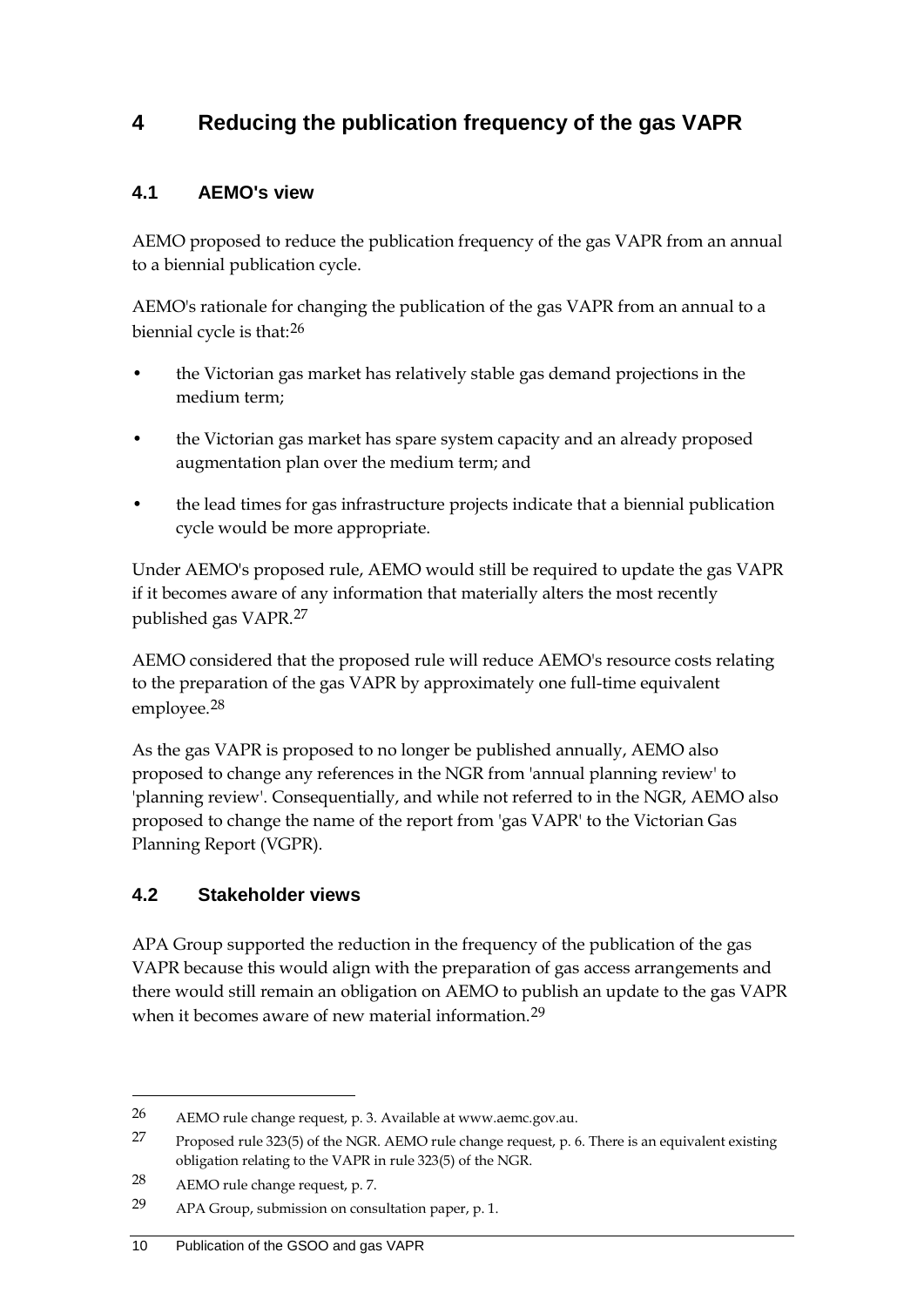APA Group and Lumo Energy both referred to AEMO's provision of annual demand forecasts to markets participants. APA Group acknowledged that the provision of these annual demand forecasts is an informal practice by AEMO but saw no reason why this would not continue in the future. $30$  However, Lumo Energy sought to have a formal obligation in the NGR for AEMO to provide these demand forecasts to industry in an agreed format and at agreed intervals.[31](#page-14-2)

APA Group also considered that AEMO's estimate of its reduction in costs as a result of a biennial publication of the gas VAPR is conservative and that a reduction in these costs should be directly reflected in a reduction in AEMO's fees charged to market participants for the benefit of consumers.[32](#page-14-3)

#### <span id="page-14-0"></span>**4.3 Analysis**

To evaluate AEMO's proposal to reduce the publication frequency of the gas VAPR from an annual to a biennial cycle, the use of these documents should be considered.

AEMO publishes the gas VAPR to provide stakeholders with information about the DWGM. The Commission understands that the gas VAPR is primarily used for the purposes of information; there was no evidence from industry stakeholders that it is directly relied upon for investment and operational decisions.<sup>[33](#page-14-4)</sup> APA Group stated that it used the historical data in the gas VAPR in its preparation of access arrangement proposals.[34](#page-14-5)

The Commission recognised that there is a risk that reducing the publication frequency of the gas VAPR could reduce the timeliness of the information contained in that document. However, as stated above, the gas VAPR is used by stakeholders primarily for information purposes. Also, AEMO stated that the typical lead times for gas system augmentations suggest that an annual publication cycle would be more than is necessary. In addition, AEMO is required to update the gas VAPR if new material information becomes available.[35](#page-14-6) Further, as the GSOO also covers Victoria, any high level developments in the Victorian market that occur in the year the gas VAPR (now referred to by AEMO as the VGPR) is not published could also be reported in the GSOO, which is published annually. These considerations collectively suggest that reducing the publication frequency of the gas VAPR to a biennial publication cycle would be consistent with the level of usage of this document and there are safeguards to update the document within the two year period if necessary.

In addition, the proposed change would enhance AEMO's administrative efficiency.

<span id="page-14-1"></span><sup>30</sup> APA Group, submission on consultation paper, p. 2.

<span id="page-14-2"></span><sup>31</sup> Lumo Energy, submission on consultation paper, p. 2.

<span id="page-14-3"></span><sup>32</sup> APA Group, submission on consultation paper, pp.1-2.

<span id="page-14-4"></span><sup>33</sup> The Commission considered industry responses during AEMO's consultative forums and views in submissions.

<span id="page-14-5"></span><sup>34</sup> APA Group, submission on the consultation paper, p. 1.

<span id="page-14-6"></span><sup>35</sup> Rule 323(5) of the NGR.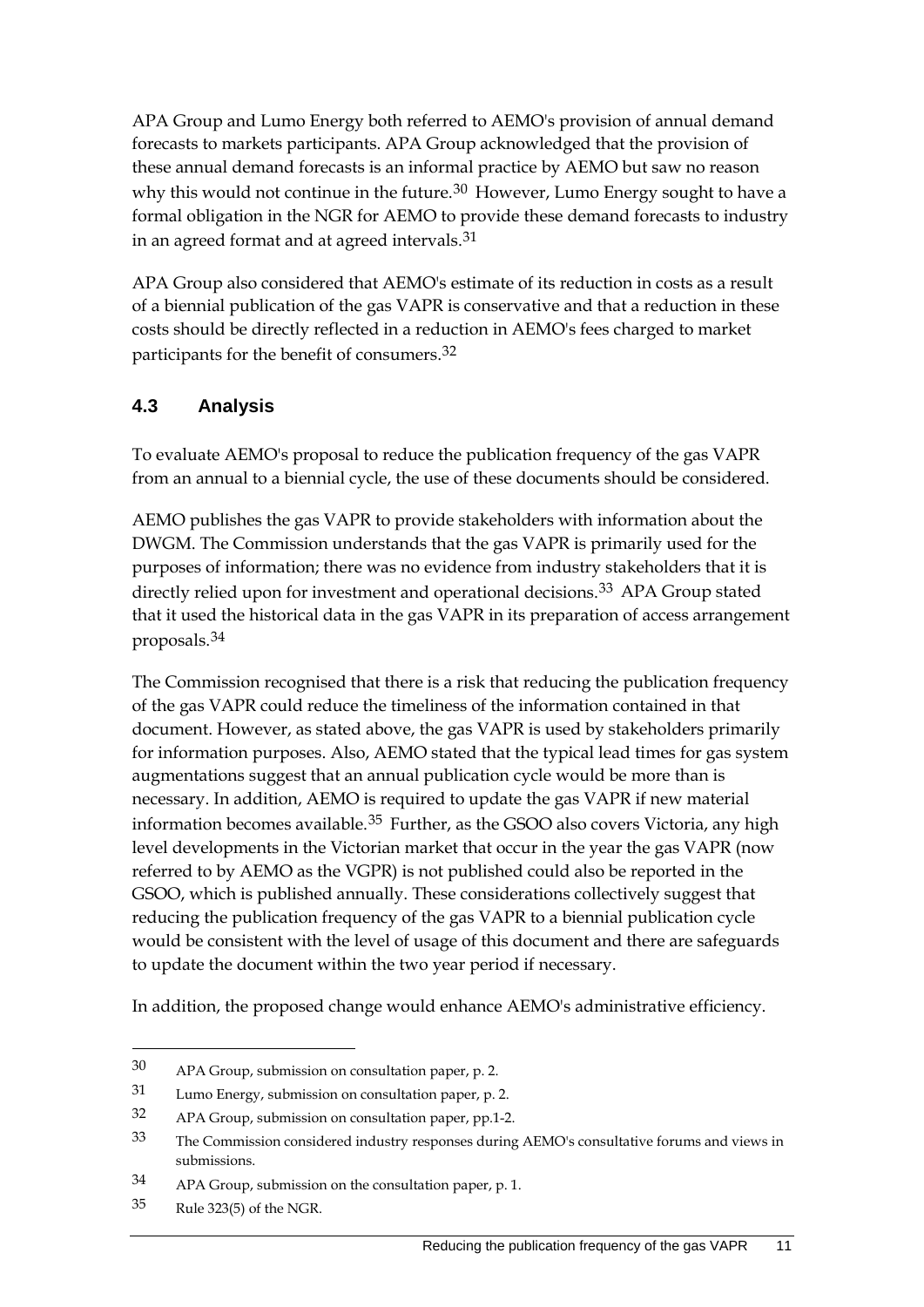The Commission does not consider that it is necessary for AEMO to have an obligation in the NGR to provide demand forecasts beyond existing obligations to do so in the GSOO.[36](#page-15-0) This is because the Commission considered that market participants will continue to have access to the annual demand forecasts provided in the GSOO, which is published annually. Also, there is a requirement to update the GSOO and the gas VAPR should new material information arise.

Accordingly, the Commission has drafted the final rule - in rules 200, 323 and 341(1)(a) of the NGR - to:

- reduce the publication frequency of the gas VAPR from an annual to a biennial publication cycle;
- change any references in the NGR from 'annual planning review' to 'planning review'; and
- retain the requirement for AEMO to update the gas VAPR when it becomes aware of any information that materially alters the most recently published gas VAPR.

<span id="page-15-0"></span><sup>36</sup> This was proposed by Lumo Energy in its submission on the consultation paper.